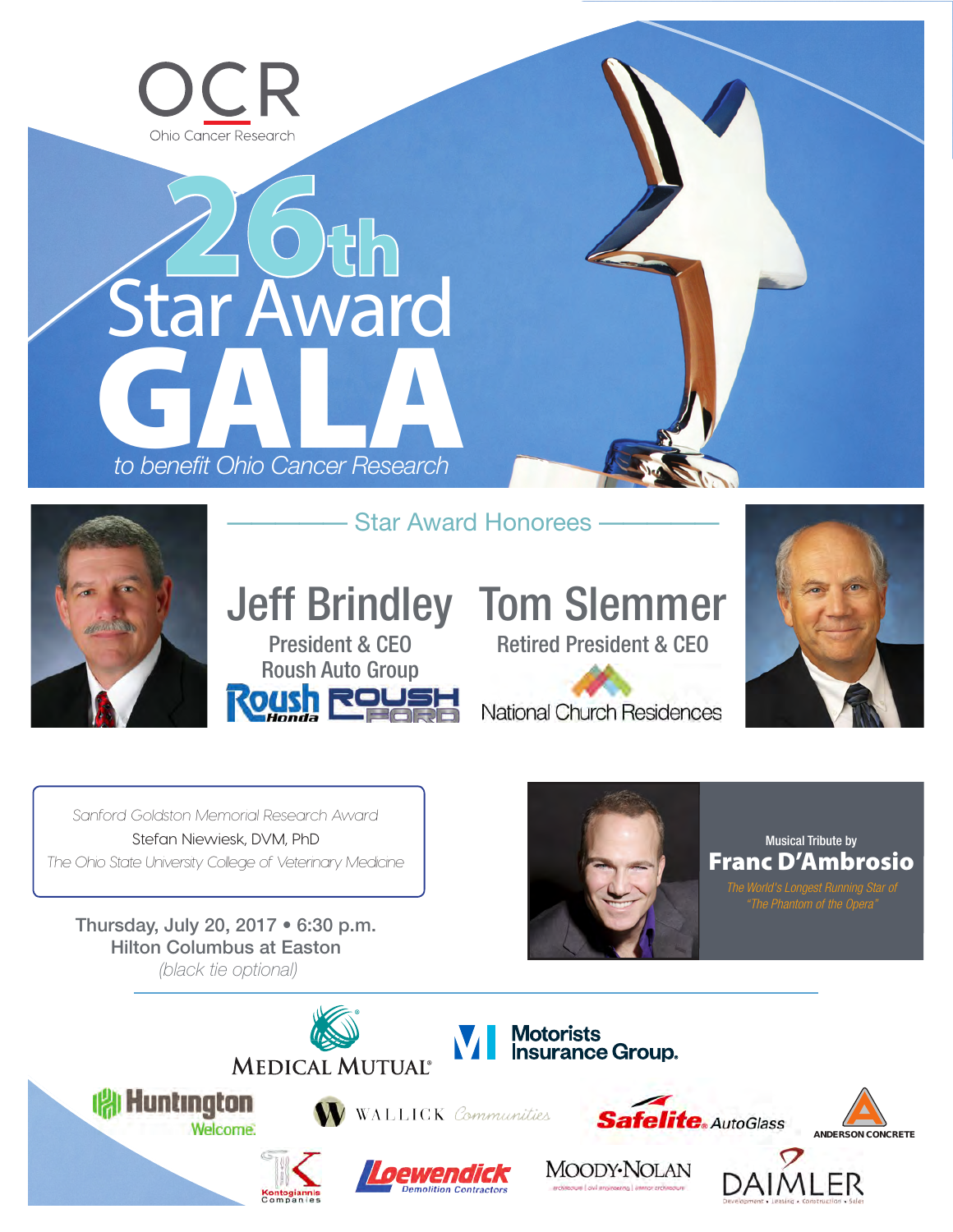| <b>TICKET ORDER FORM</b>                                                                                                                                                                                                                                                                                                                                                                                                                                                                                                      | ohiocancer.org                                                                                                                                                                                                                                                                                                                                                                                                                                                                                                                                                                                                                                                                                                                                                                                                                                                                                                                                                                                                                                        |
|-------------------------------------------------------------------------------------------------------------------------------------------------------------------------------------------------------------------------------------------------------------------------------------------------------------------------------------------------------------------------------------------------------------------------------------------------------------------------------------------------------------------------------|-------------------------------------------------------------------------------------------------------------------------------------------------------------------------------------------------------------------------------------------------------------------------------------------------------------------------------------------------------------------------------------------------------------------------------------------------------------------------------------------------------------------------------------------------------------------------------------------------------------------------------------------------------------------------------------------------------------------------------------------------------------------------------------------------------------------------------------------------------------------------------------------------------------------------------------------------------------------------------------------------------------------------------------------------------|
| <b>Star Award Gala</b><br><b>Jeff Brindley</b><br><b>President &amp; CEO</b><br><b>Roush Auto Group</b><br><b>Roush RousH</b><br>Thursday, July 20, 2017 Hilton Columbus at Easton                                                                                                                                                                                                                                                                                                                                            | <b>Tom Slemmer</b><br><b>Retired President &amp; CEO</b><br>National Church Residences                                                                                                                                                                                                                                                                                                                                                                                                                                                                                                                                                                                                                                                                                                                                                                                                                                                                                                                                                                |
| 6:30 pm Reception 7:15 pm Dinner 8:15 pm Program<br><b>Black Tie Optional</b><br><b>CHAIRPERSONS:</b>                                                                                                                                                                                                                                                                                                                                                                                                                         |                                                                                                                                                                                                                                                                                                                                                                                                                                                                                                                                                                                                                                                                                                                                                                                                                                                                                                                                                                                                                                                       |
| Tom Feusse<br>Doug, Bill and Andy Anderson<br>Leonard Hubert<br>Mike and Fran DeWine<br>David Kaufman<br>Lynn Elliott<br>George Kontogiannis<br>Tom Feeney                                                                                                                                                                                                                                                                                                                                                                    | David Loewendick<br><b>Bill and Joyce Roberts</b><br>Angelo Mazzocco<br><b>Bob White</b><br>Curt Moody<br>J. William Wulf, MD<br>Greg Overmyer<br>Sue Zazon                                                                                                                                                                                                                                                                                                                                                                                                                                                                                                                                                                                                                                                                                                                                                                                                                                                                                           |
| PROGRAM LISTING (WHERE APPLICABLE)<br>AMOUNT ENCLOSED \$<br>METHOD OF PAYMENT $\Box$ VISA, MASTERCARD, AMERICAN EXPRESS or DISCOVER<br>CHECK (make payable to Ohio Cancer Research Associates)<br>$\Box$ BILL ME (CORPORATE ONLY)<br><b>Card Number</b><br><b>Expiration Date</b><br>$\Box$ / $\Box$<br>Billing Zip _____________(if different)<br><b>Security Code</b><br>Call (614) 224-1127 or (800) 232-6272 for table information<br>or for more information, visit ohiocancer.org,<br>or email us at ocr@ohiocancer.org | Researcher Table -- \$50,000<br>(includes full color page in program,<br>3 tables for 10, \$47,000 deductible)<br>Discover Table -- \$25,000<br>(includes full color page in program,<br>2 tables for 10, \$23,000 deductible)<br><b>Star Table -- \$15,000</b><br>(includes full color page in program,<br>1 table for 10, \$14,000 deductible)<br>New Ideas Table -- \$10,000<br>(includes full color page in program,<br>1 table for 10, \$9,000 deductible)<br>Seed Money Table -- \$5,000<br>(includes full page in program, table for 10,<br>\$4,000 deductible)<br>Corporate Table -- \$3,500<br>(includes program listing, table for 10, corporate<br>name on table the evening of the event,<br>\$2,500 deductible)<br>Table for 10 -- \$2,500<br>$($1,500$ deductible)<br>Patron tickets -- \$350 each<br>includes program listing, individuals only<br>(\$250 deductible)<br>Individual tickets -- \$250 each<br>$($150$ tax deductible)<br>I am unable to attend. Enclosed is<br>my tax-deductible contribution of:<br>Amount Enclosed \$ |
|                                                                                                                                                                                                                                                                                                                                                                                                                                                                                                                               | 50 W. Broad Street<br>Suitel132<br>Columbus, OH 43215-3388<br>phone: 614-224-1127                                                                                                                                                                                                                                                                                                                                                                                                                                                                                                                                                                                                                                                                                                                                                                                                                                                                                                                                                                     |

Ohio Cancer Research

toll free: 800-232-6272 fax: 614-224-0654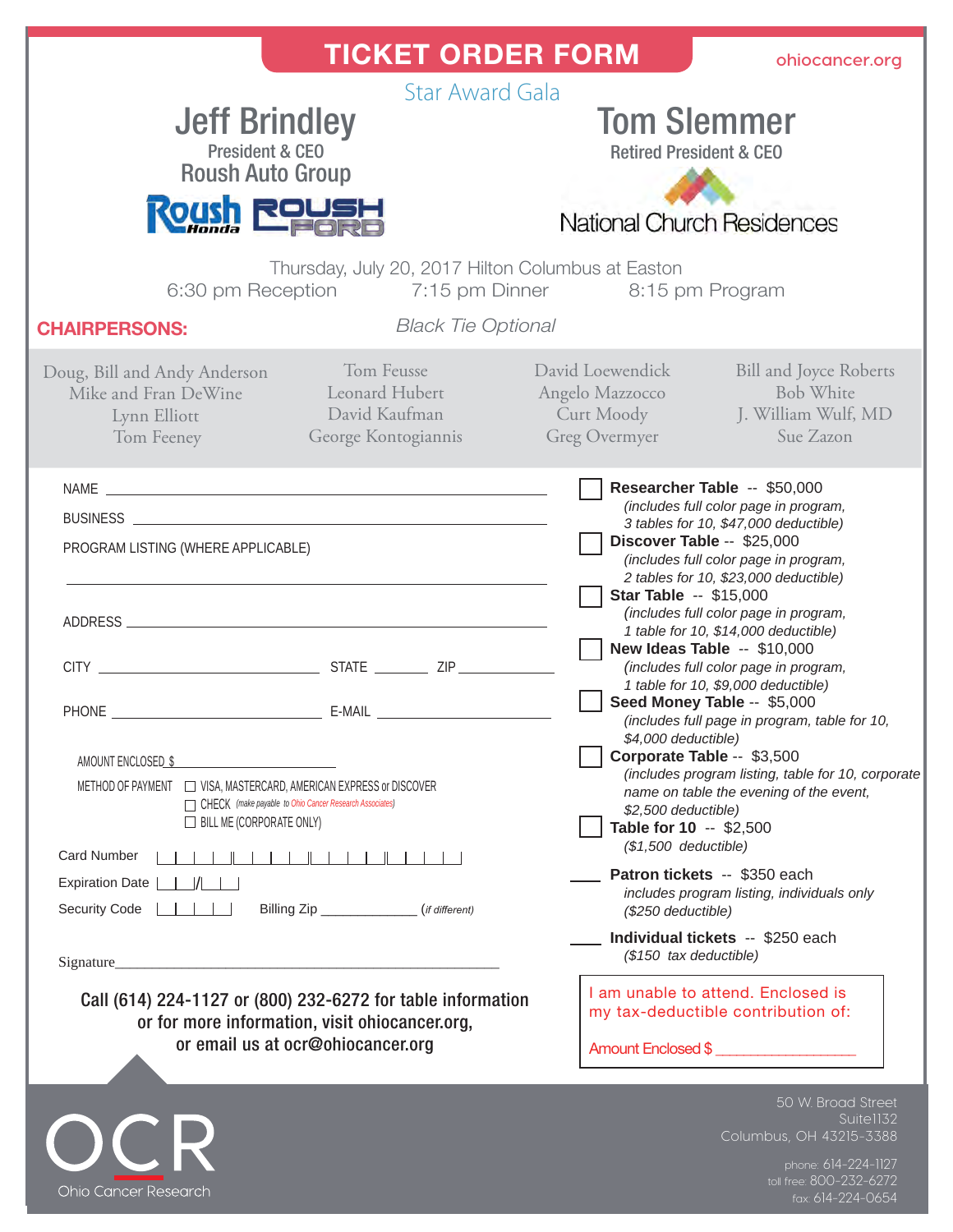

Funding seed money cancer research projects and supporting cancer awareness and early detection.

50 W. Broad Street Suite  $1\overline{3}2$ Columbus, Ohio 43215-3388

toll free: 800-232-6272

#### ohiocancer.org

**Ohio Cancer Research is** an independent statewide, nonprofit organization dedicated to the cure and prevention of the many forms of cancer and the reduction of its debilitating effects through aggressive basic seed money research, cancer information and awareness. Ohio Cancer Research is not affiliated with any other organization.

Individual researchers have been or are being funded at The Ohio State University, Nationwide Children's Hospital, University of Toledo, Bowling Green State University, Case Western Reserve University, The Cleveland Clinic, University Hospitals of Cleveland, MetroHealth Medical Center in Cleveland, Cincinnati Children's Hospital Medical Center, University of Cincinnati, University of Dayton, Ohio University, Wright State University and the former Hipple Cancer Research Center in Dayton.

Over \$18 million has been spent on cancer awareness and seed money research projects. Of that amount, over \$7 million in seed money provided to researchers by Ohio Cancer Research has generated more than \$230 million in new money from other sources to continue basic cancer research on projects initially funded as well as translational clinical trials at institutions including The Ohio State University, University Hospitals Seidman Cancer Center, The Cleveland Clinic and Cincinnati Children's Hospital Medical Center.

*Ohio Cancer Research Special Events are presented to raise funds for seed money cancer research and to increase awareness of the importance of early detection in saving lives. See your doctor for regular checkups.*

#### STAFF:

Thomas G. Lamb *Executive Director* Bill Boggess *Associate Executive Director* Gerry Pyle *Operations & Program Director* Eileen Sims *Development & Program Assistant* Pattie Peters *Assistant to the Executive Director* Dennis Zack *Founding Executive Director Emeritus*

# BOARD OF TRUSTEES:

Grant Varian, MD *Chairman of the Board* Deborah Parris, PhD *President*  Roger Stinehart, JD *Vice President*  H. C. Buck Niehoff *Treasurer* Patti Niehoff *Secretary* Robert Brueggemeier, PhD Susan Cole, PhD John C. Kessler Joyce Ritter

## HONORARY:

Judy Collins Patricia Heaton

## ADVISORY BOARD: CENTRAL OHIO

William E. Anderson Sue Doody Lynn Elliott Thomas M. Feeney Leonard Hubert Bonnie John David L. Kaufman Keith Key George J. Kontogiannis Edward F. Kozelek Cynthia Lazarus R. David Loewendick Clarence & Angela Mingo Robert A. Montagnese Betty D. Montgomery John P. & Pam O'Grady Michael Reese Dean & Mary Lou Ringle William E. & Joyce M. Roberts Bridgette C. Roman Michael J. Rosati

#### NORTHERN OHIO

Warren Anderson Michael P. Bell Mebby Brown Jared Chaney Margot James Copeland Pamela B. Davis, MD, PhD

Kevin Goodman James L. Hambrick Richard J. Hipple Richard Hylant David B. Lingafelter Thomas J. Manahan, Jr. Gary A. Oatey Richard W. Pogue John & Gennie Roberts Frank C. Sullivan Thomas C. Sullivan Martha Towns Michael A. Vogelbaum, MD, PhD Robert & Lorrinda Vincenzo

#### SOUTHERN OHIO

Jeanette M. Altenau Jeff Berding Carri Chandler Mike Goss John W. & Carrie Hayden Richard P. Homan Thomas H. Humes Mark & Marcie Longenecker Kitty Strauss Rosenthal Bob Taft James L. Wainscott Nancy L. Zimpher, PhD

#### OHIO VALLEY

Albert Carapellotti Paul Carapellotti

Alberta Cross John & Rita Dutton Judge Frank Fregiato Janet Krulock Dave Krulock Dan Krulock Greg Malik Judge John Malik Nancy Mumley Robert E. Murray Richard L. Riesbeck Nick & Patti Sparachane

#### PATRONS: H.C. Buck & Patricia Niehoff

# MEMORIAL FUNDS:

Sanford Goldston Memorial Research Fund Christine and George Roberts Memorial Fund Martha Rose Varian Memorial Fund

#### STATEWIDE SPONSORS